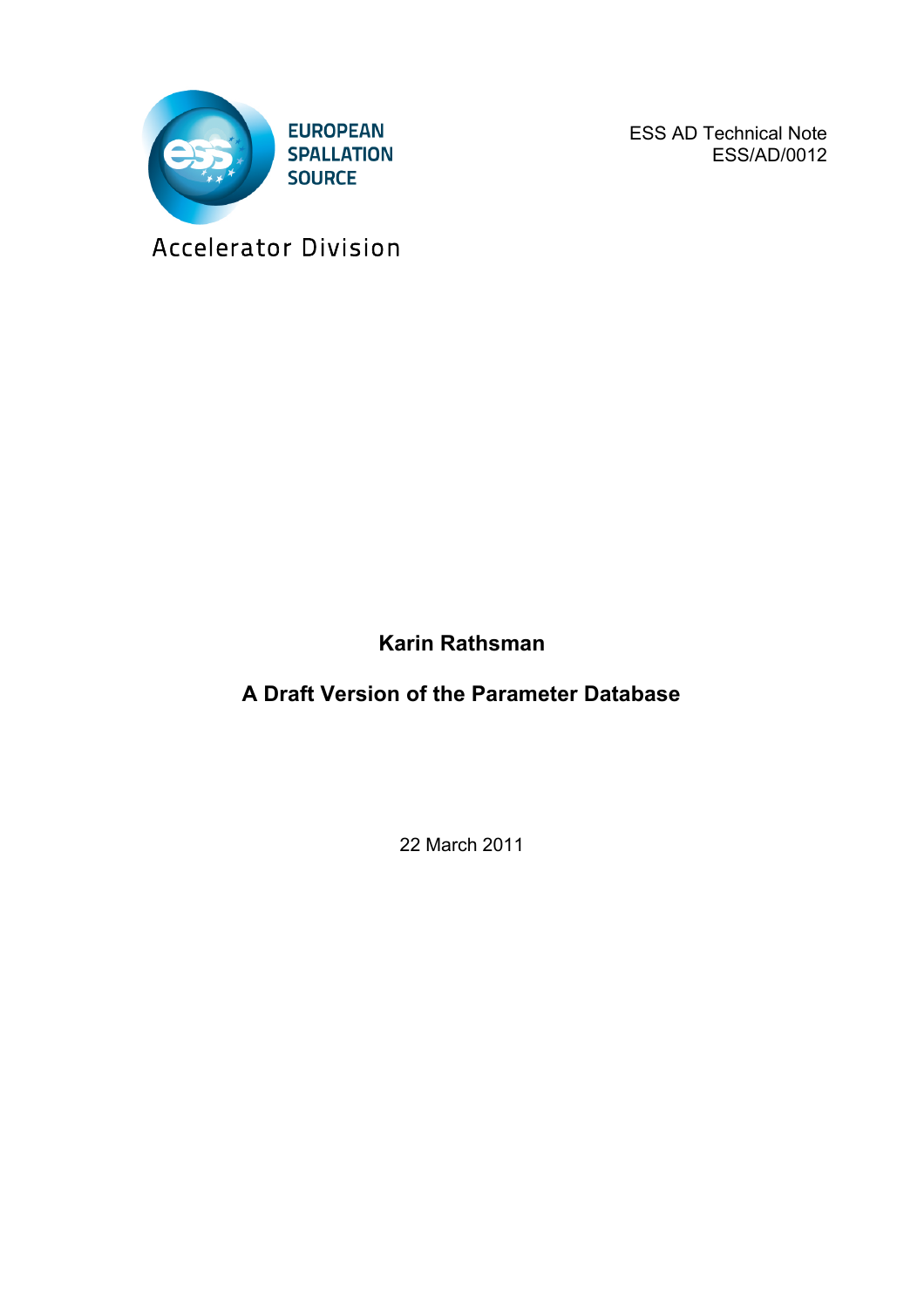# A draft version of the parameter database

## K. Rathsman

March 22, 2011

The parameter list primary serves as a tool to administrate parameters and their values. The main objective is to resolve inconsistencies to ensure that everyone involved in the project is working on the the same solution. The parameter list could however also be useful as a repository for parameters in general and as a source to find the valid parameters. This requires that the parameter list will be regularly updated (alive) and easy to administrate and access.

The present approach of distributing xls parameter lists as presented in reference [1] has the advantage of being simple. However, the number of tables and parameters are expected to increase as the project is evolving. To improve for administration of the parameters in a longer perspective a parameter database system is proposed. To what level it should be integrated with the model, wire frame and naming conventions at ESS is still an open question.

The database should preferably be structured so that it can be adopted by target and instruments. This requires analysis of the target and instrument parameter structures that has not yet been taken into consideration.

## 1 Relational tables

The database is made up by four relational tables: Sections, Systems, Parameters and Values as shown in fig 1. Sections refer to segments in the accelerator, such as ion source, LEBT, RFQ etc., while Systems refers to ancillary systems, for example rf power source. The reason for introducing both sections and system is that a large part of the parameters in reference [1] appears in more than one table, which should be avoided. Many of the parameter applies to several sections and systems, which can be seen in for example the Infrastructure Service parameter table and the rf system parameter table in [1].

#### 1.1 Sections

The Accelerator is divided into Sections at different levels as listed in table 1 where Accelerator, Target and Instruments accounts for the highest level. N1 and N2 define the hierarchy and the internal order of Sections, which is used for filtering and sorting purposes. The implementation of hierarchy and numbering should however be discussed.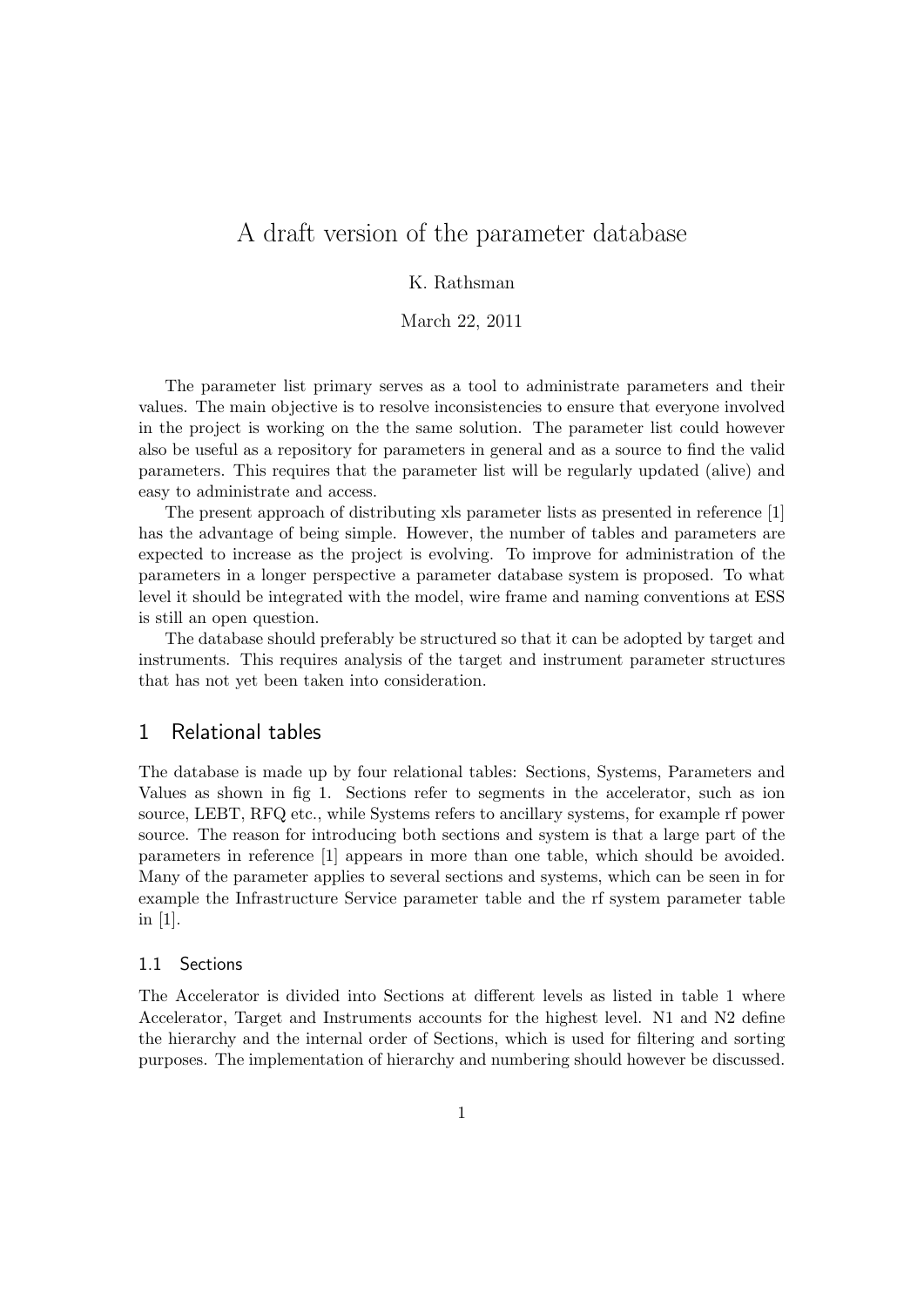

Figure 1: The database is made up of four relational tables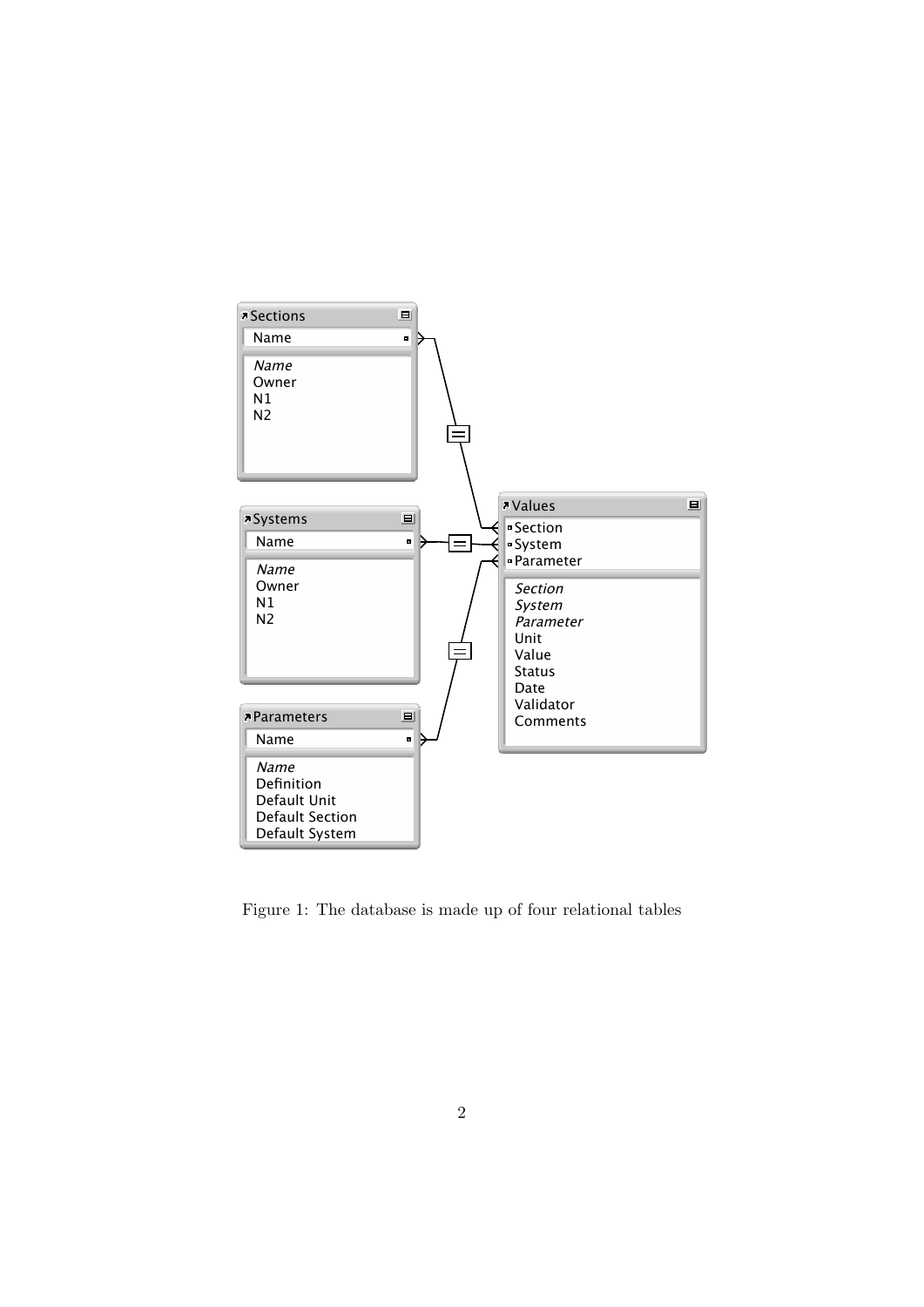| Name                 | Owner)         | N1 | N2               |
|----------------------|----------------|----|------------------|
| Accelerator          | M. Lindroos    | 1  | $\left( \right)$ |
| Ion source           | L. Celona      | 1  | 1                |
| <b>LEBT</b>          | L. Celona      |    | 2                |
| <b>RFQ</b>           | B. Pottin      | 1  | 3                |
| <b>MEBT</b>          | I. Bustinduy   | 1  | 4                |
| <b>DTL</b>           | A. Pisent      | 1  | 5                |
| Spoke                | S. Bousson     | 1  | 6                |
| Elliptical low beta  | G. Devanz      | 1  | 7                |
| Elliptical high beta | G.Devanz       | 1  | 8                |
| <b>HEBT</b>          | S. Pape-Moller | 1  | 9                |
| Target               |                | 2  | $\theta$         |
| Instruments          |                | 3  |                  |
|                      |                |    |                  |

Table 1: Sections

If required, a section ESS can be added as a zeroth level  $(N1 = N2 = 0)$  to include site wide parameters, such as the total power consumption or availability.

At a later stage it might be convenient to introduce a third level in the table. Although the parameter database is not the appropriate tool for administration of lattice parameters (these reside in the lattice database), the parameter database could be useful as a repository for parameters not included in the lattice data base, example the rf power sources associated to each of the accelerating cavities.

#### 1.2 Systems

The structure of the accelerator Systems table is the same as for the Sections, as shown in table 2. The Systems include the parameter tables in [1] that are not covered by the Sections in table. 1. In the data base all the parameters are assigned to one Section and one System. Therefor the system Overview has been introduced so that parameters that appears only in one table in [1], such as Peak current in the Ion source table, will have a system assigned to it. By default Overview has no owner, these parameters belongs to the Section Owners. (Note that the High level parameters table could equally well be defined under section Accelerator and system Overview.)

In the case target and instruments will be included, the Infrastructure and Services table should be split up so that Electrical systems, HVAC etc also cover target and instruments. Other systems that needs to be added are instruments, magnets, power supplies, control systems, radiation safety, etc....

#### 1.3 Parameters

The reason for introducing a separate Parameter table (table 3) is to facilitate for control over parameter names and units. How to do this in detail needs to be defined. Fields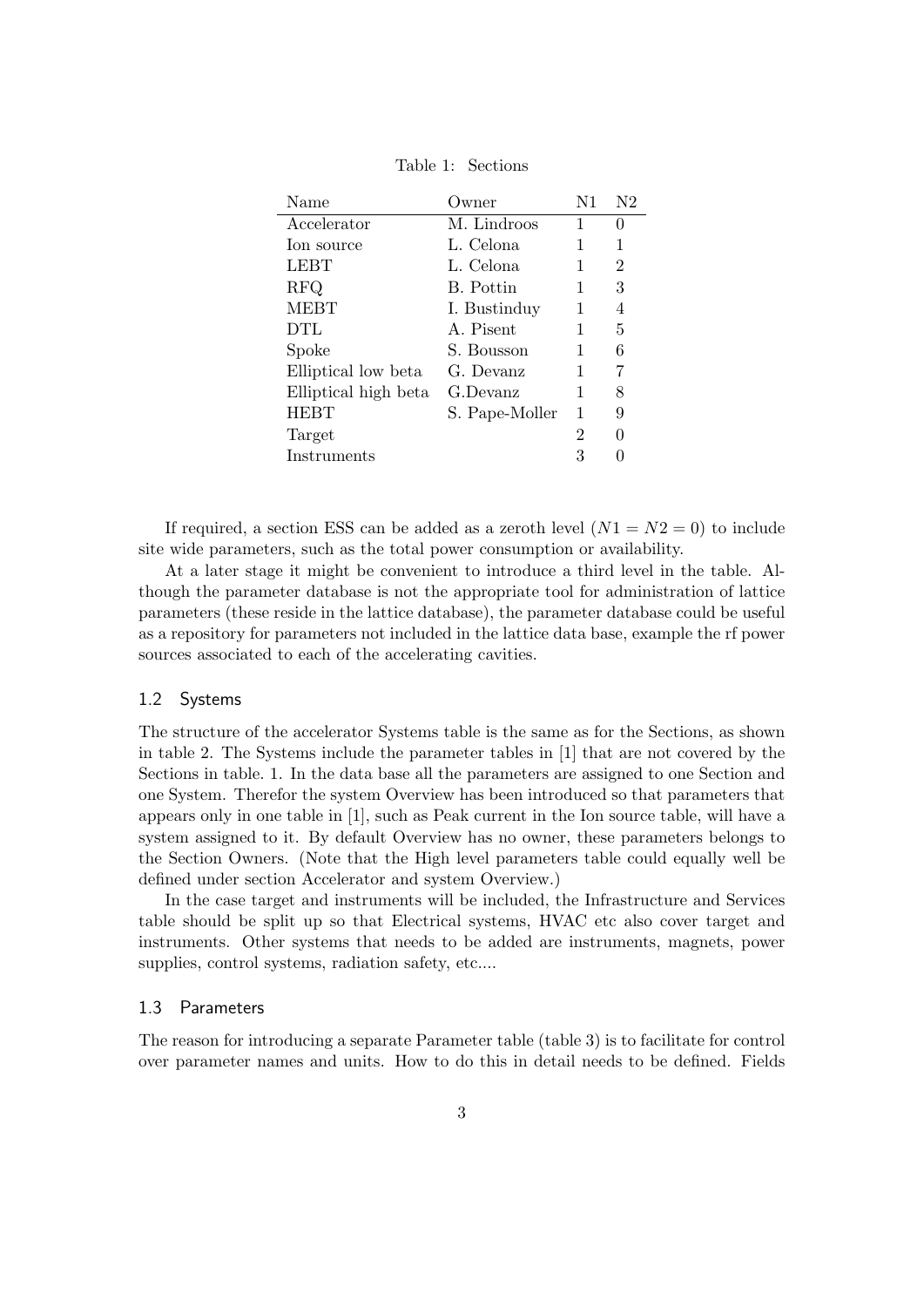| Name                            | wner        | N1 | N2               |
|---------------------------------|-------------|----|------------------|
| Overview                        |             |    | 0                |
| High level parameters           | M. Lindroos | 1  |                  |
| Lattice and Accelerator Science | S. Peggs    | 2  | $\left( \right)$ |
| Infrastructure and services     | J. Eguia    | 3  | $\left( \right)$ |
| Electrical systems              |             | 3  | 1                |
| Vacuum systems                  |             | 3  | $\overline{2}$   |
| HVAC systems                    |             | 3  | 3                |
| Auxiliary systems               |             | 3  | 4                |
| Cooling systems                 |             | 3  | 5                |
| Cryogenics systems              |             | 3  | 6                |
| RF systems                      | R. Ruber    |    |                  |

Table 2: Accelerator Systems

Table 3: Parameters

| Name                | Definition Default Default |      |                      | Default |
|---------------------|----------------------------|------|----------------------|---------|
|                     |                            | Unit | Section              | System  |
| Geometric beta Text |                            |      | Accelerator Lattice  |         |
| Section length      | Text                       | m    | Accelerator Lattice  |         |
| Klystron power Text |                            | MW   | Accelerator RF Power |         |